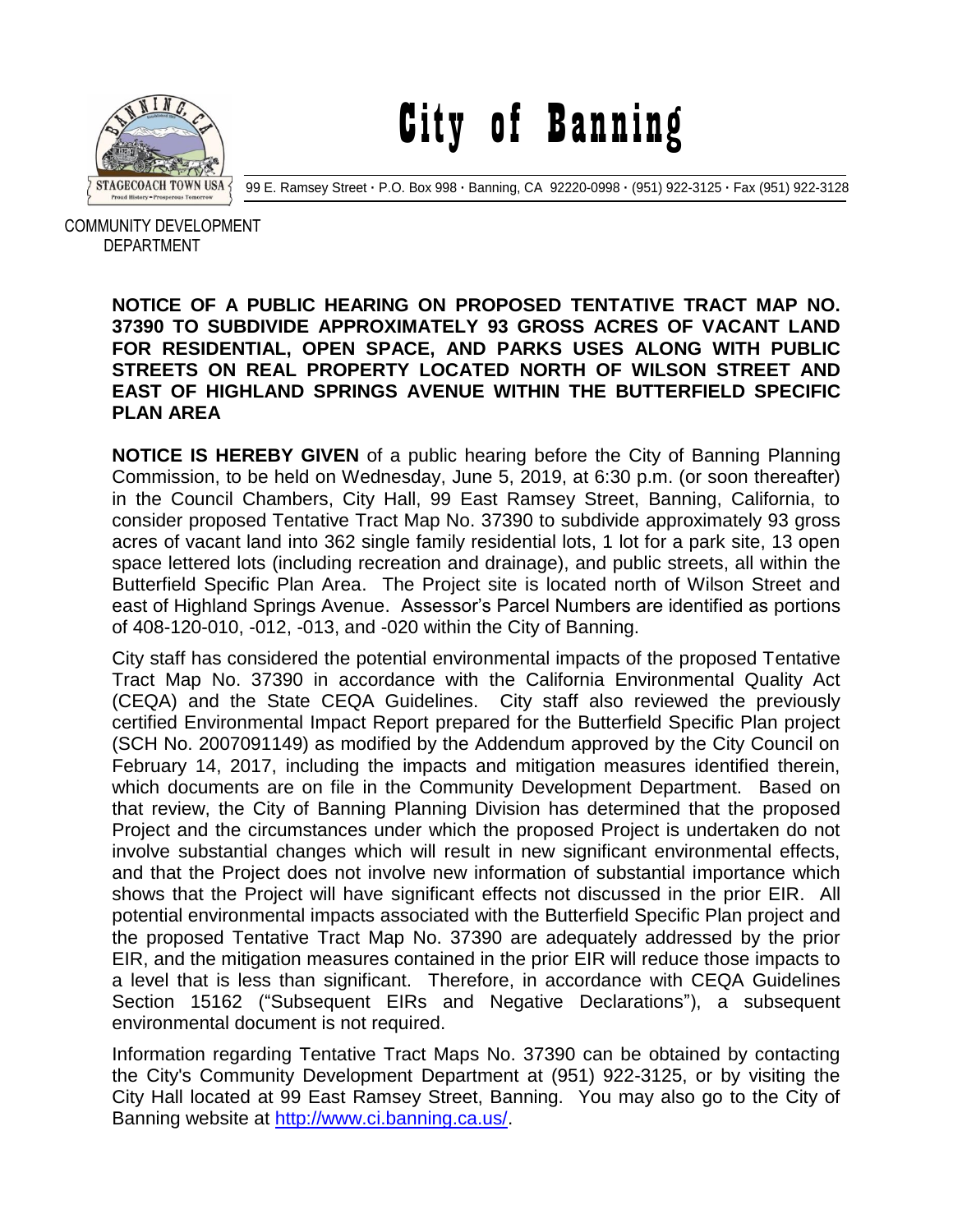All parties interested in speaking either in support of or in opposition of this item are invited to attend said hearing, or to send their written comments to the Community Development Department, City of Banning at P.O. Box 998, Banning, California, 92220. If you challenge the proposed Tentative Tract Map No. 37390 in court, you may be limited to raising only those issues you or someone else raised in written correspondence delivered to the Planning Commission at, or prior to, the public hearing, or, you or someone else raised at the public hearing described in this Notice (Cal. Gov. Code, § 65009).

BY ORDER OF THE COMMUNITY DEVELOPMENT DIRECTOR OF THE CITY OF BANNING, CALIFORNIA

Adam B. Rush, AICP Dated: May 21, 2019 Community Development Director **Publish: May 24, 2019**